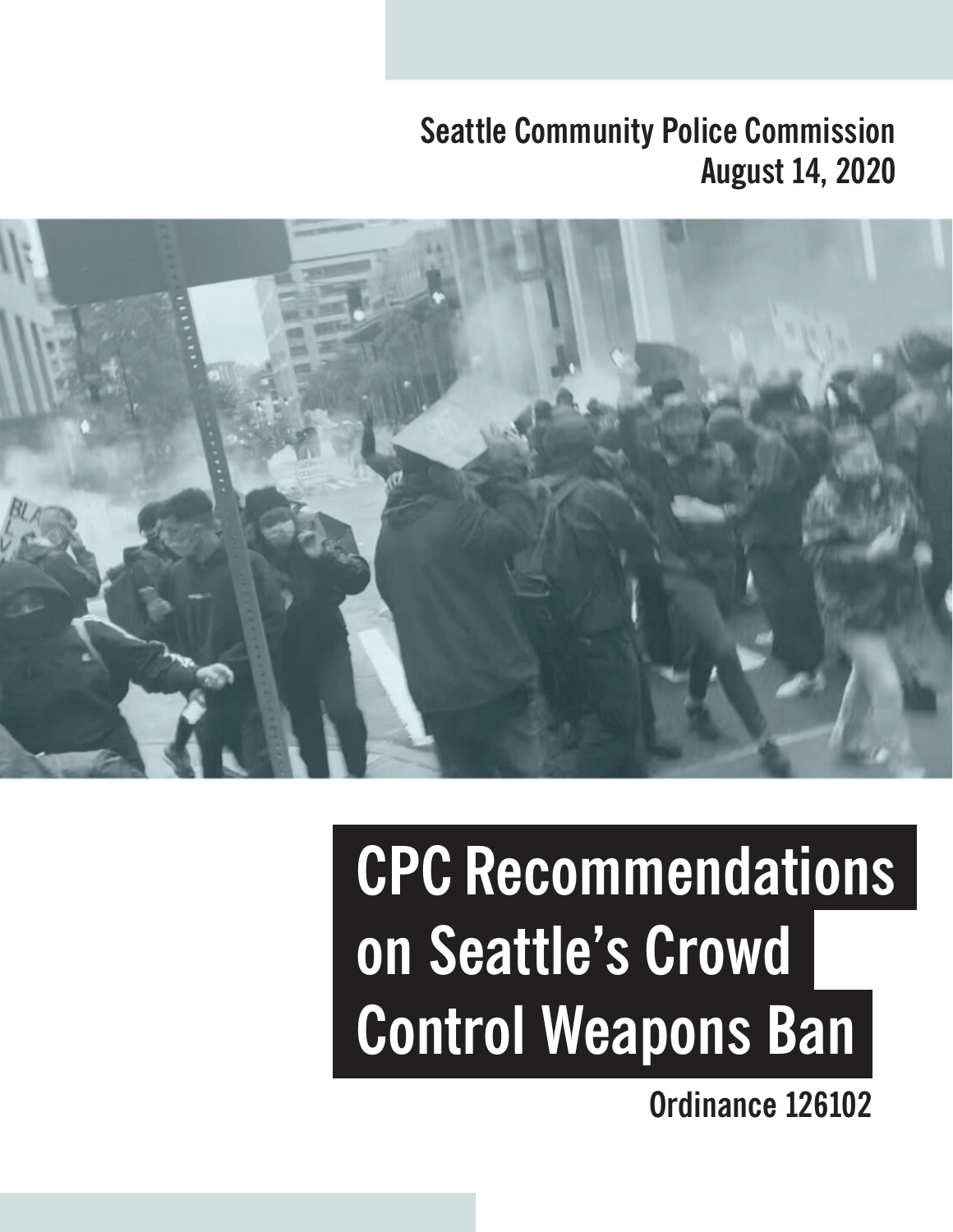### Introduction

The Community Police Commission (CPC) appreciates the invitation to provide feedback about Ordinance 126102 -- the Crowd Control Weapons Ban. Seattle has watched as protests against police violence over the past two and a half months have been met with more police violence. These actions by the Seattle Police Department (SPD) made immediate action by elected officials necessary to safeguard the safety and civil liberties of people exercising their First Amendment Rights. Seattleites have made themselves clear – they do not trust SPD's discretion to use these weapons for crowd control.

It is imperative that as we reimagine public safety, the City listens to the movement unfolding in the streets of Seattle and centers the voices of communities most harmed by policing. Although national outrage over the murder of George Floyd by a Minneapolis police officer preceded the latest protests in Seattle, we cannot continue to reference it as being the lone reason that thousands of Seattleites gathered to exercise their First Amendment rights. Seattle has its own extensive history of police violence. Community members gathered in mass during a global pandemic to hold space for this outrage. Nevertheless, the last two months of constitutionally protected demonstrations have been met with adversarial tactics. SPD's own [timeline](https://spdblotter.seattle.gov/2020/06/01/timeline-of-events-on-may-30th-2020/) focuses on officers, with little to no information about the steps taken to protect the tens of thousands demonstrating across the city.

The 2017 Accountability Legislation solidified the CPC's existence with the understanding that Community voice was imperative to a truly transformative reform process. This document attempts to center that voice. The CPC's intent, therefore, with respect to this report is twofold. First, the CPC intends to provide the critical historical and contextual framing necessary to this conversation. Second, to uplift the Community members whose sacrifices necessitated actions by both City Council and a Federal Court.

It is also worth noting our limitations in this report. The 2012 Memorandum of Understanding Between the United States and the City of Seattle states that, "the Commission (CPC) will not review or report on specific cases of alleged misconduct, review or comment on discipline, and will not seek to influence the course or outcome of specific complaint investigations or the discipline of specific police officers. The Commission will not have access to any non-public information regarding an individual police officer or allegation of misconduct or disciplinary action." Due to that provision, the CPC has relied on publicly available information for this report, and any comments are directed toward systemic issues and not individual cases of alleged misconduct.

As Council reviews this report and considers next steps, we implore you to continue to move in a way that honors the wisdom of those most impacted and not just of those most traditionally credentialed. Solely data driven reforms will only offer retroactive and incomplete solutions. Many of the systems that we frequently rely on as data sources were built to suppress or purportedly validate Community voice. Particularly when speaking of race, complete reliance upon data to drive reform was historically a way to convince white voters and elected officials that a problem, long identified by people of color, did in fact exist. Which means said problem was allowed to continue, unmitigatedly causing harm to the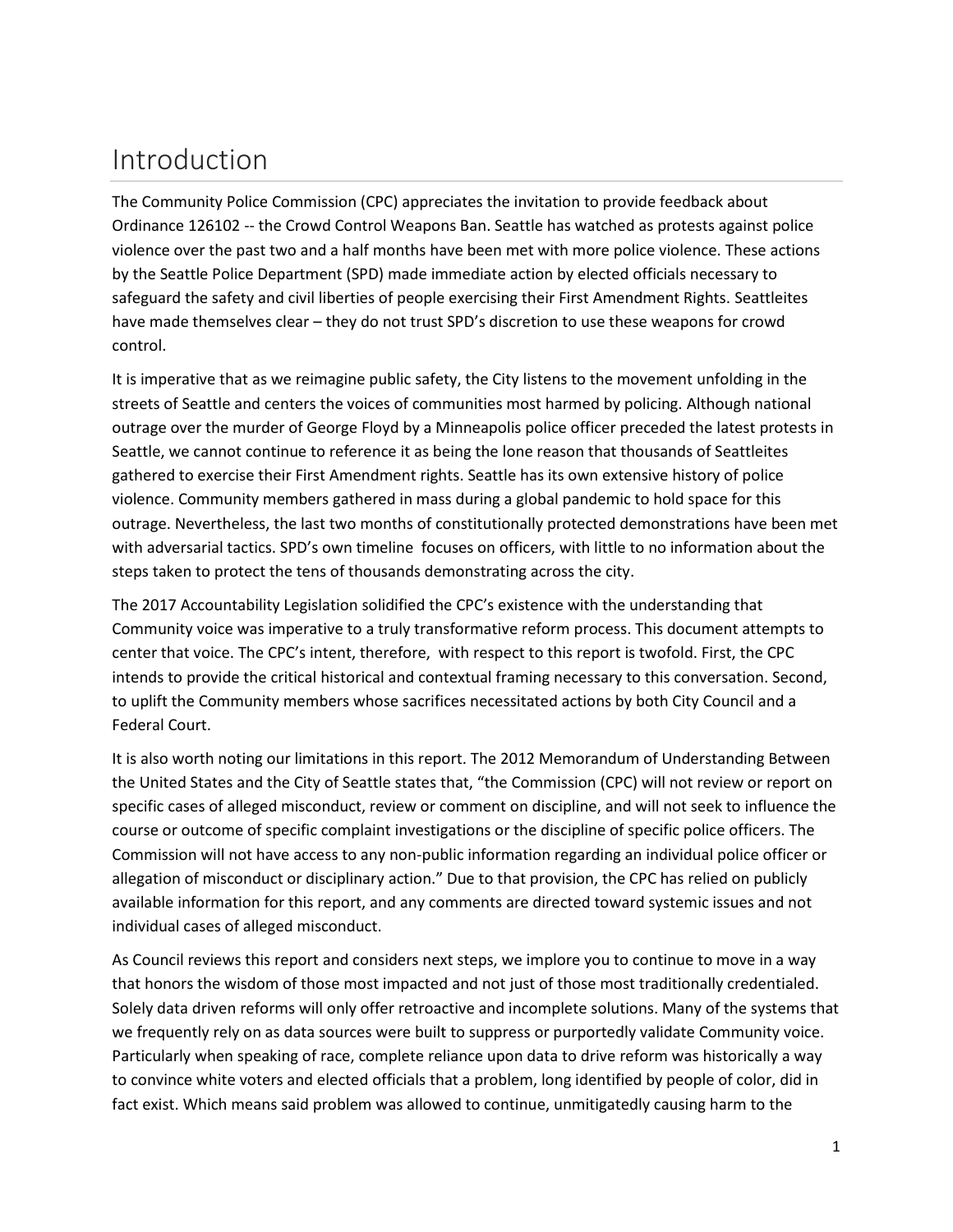affected communities. Community voice offers proactive solutions, especially when unbound by the confines of respectability politics.

Finally, we chose to use the term "Crowd Control," to model the language used within the Ordinance. However, we feel it is important to highlight the actions that lead to the creation of the Ordinance were more akin to protest suppression. These were not spirited crowds after a sporting event. Nor have we seen the same level of response after Seahawk or Sounder championship parades. As we consider what real, substantial change to our current systems look like, it requires using language the represents the honest impact to Community. The more than 18,000 contacts to OPA regarding these protests are evidence of the inadequacies of the techniques and the refusal to acknowledge the social implications of their origins. Protests are an essential tool in social change, not crowds to be herded and gassed.

### Background

### **WHY THE CPC IS MAKING THESE RECOMMENDATIONS**

The Crowd Control Ordinance requested the Office of Police Accountability (OPA), Office of Inspector General (OIG), and CPC each submit recommendations that include:

- 1. Suggested policy revisions to the SPD manual for use of less-lethal weapons for the purpose of crowd dispersal; and
- 2. Identification of a crowd dispersal authorization process that requires Executive approval and reflects best practices in policing to minimize harm to protesters.

### **PRIOR CPC RECOMMENDATIONS WERE NOT IMPLEMENTED**

As the CPC informed the Mayor and Council prior to the approval of the Crowd Control Weapons Ban, our commission has repeatedly raised issues with the SPD's use of these weapons and the tactics the department uses to police First Amendment protected events. Notably, the CPC made [recommendations in](https://seattlecpc.files.wordpress.com/2020/06/final-re-spd-responsetopost-fergusonblacklivesmatterdemonstrations05-19-15.pdf) 2015 regarding SPD's response to Black Lives Matter marches in the wake of the events in Ferguson, Missouri. Then in 2016, the CPC called for SPD to immediately [stop using blast balls](https://seattlecpc.files.wordpress.com/2020/06/final-cpc-letter-to-city-stakeholders-re-blast-balls-6-13-16.pdf) after several injuries were reported as a result of the explosives. Finally, shortly before the Crowd Control Weapons Ban was introduced in June, the CPC, OIG, and OPA jointly recommended SPD [stop](https://seattlecpc.files.wordpress.com/2020/06/accountability-mass-demonstration-memorandum-060520.pdf)  [using tear gas](https://seattlecpc.files.wordpress.com/2020/06/accountability-mass-demonstration-memorandum-060520.pdf) on protesters.

Each of the issues the CPC identified in years past are just as pertinent today. For example, in those 2015 recommendations, the CPC recommended SPD, the CPC, and the Department of Justice's Community Relation Services work with community to reform policies involving:

- Black Lives Matter protesters being blocked from marching;
- Inaccurate statements made by SPD leadership;
- Targeting specific protesters for arrest;
- Out of policy/harmful use of pepper spray, blast balls, and other projectiles;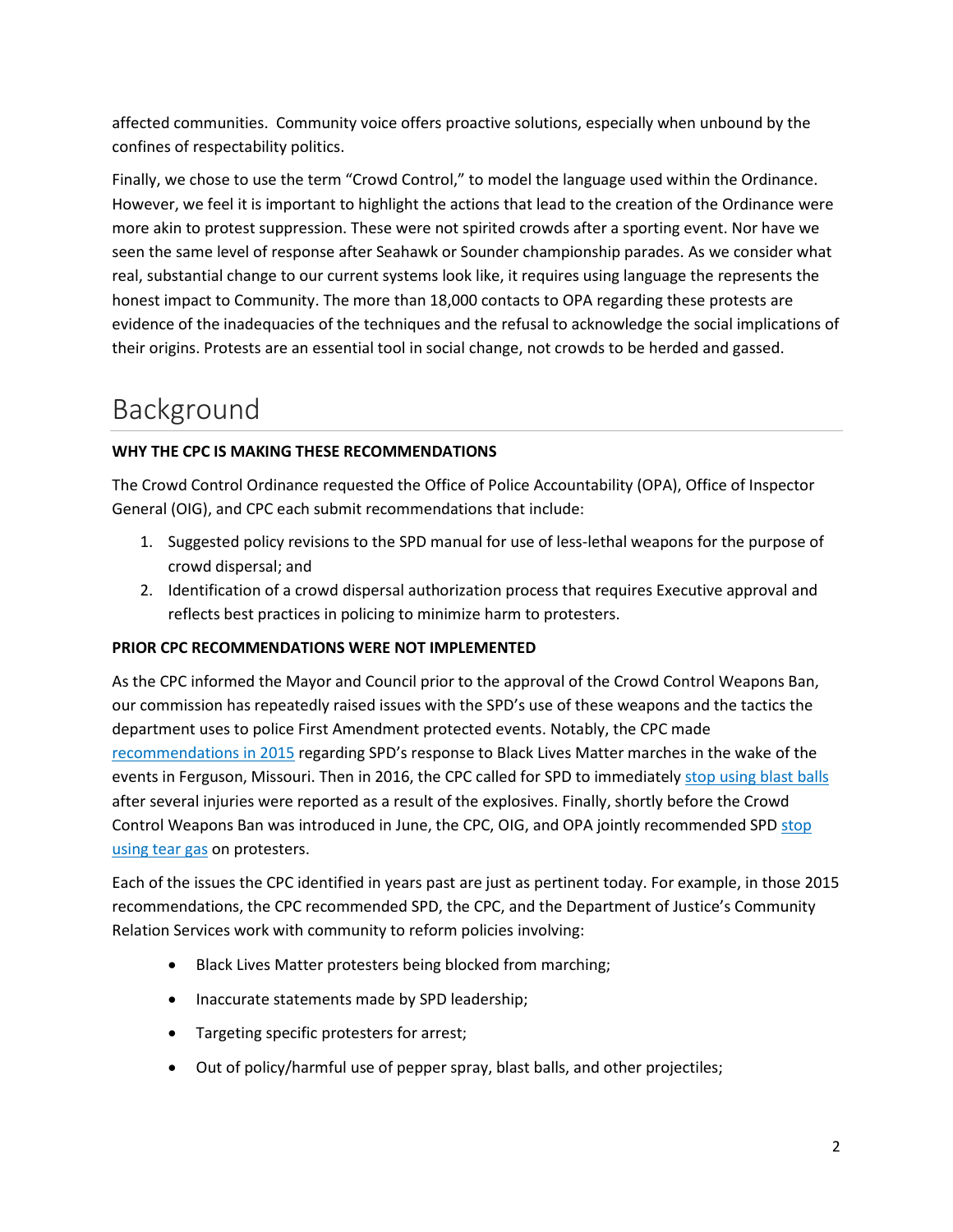- Unnecessary use of intimidating tactics such as deploying large numbers of officers in riot gear during peaceful demonstrations; and
- Disparate responses to demonstrations of different racial and political identities

SPD did not take our recommendation. Instead they partnered with an outside group to review their policies. The results of that report were never published. [The Inspector General says](https://www.kuow.org/stories/unanswered-letters-buried-reports-critics-say-spd-response-on-crowd-control-is-overdue) it's unclear whether the report's recommendations to hold individual officers accountable for their misuse of crowd control weapons from that report were ever implemented.

Then, in 2016, the CPC issued additional recommendations to SPD urging them to stop using blast balls. The CPC cite[d serious injuries to protesters and reporters,](https://crosscut.com/2016/06/commission-seattle-police-suspend-use-of-blast-balls) including many of the same injuries people sustained at the latest protests. SPD rejected the CPC's recommendation.

All of this to say, issues with use of force during protests, including the use of latest uses of Crowd Control Weapons (CCW) that spurred this action by Council, were made well known to SPD by the CPC and other groups. However, many of the recommendations made to address them were never implemented.

### **ACTIONS NEEDED FROM SPD AND THE CITY OF SEATTLE**

In its June [8 letter](http://perspectives.seattle.gov/seattle-cpc-outlines-next-steps-the-city-must-take-to-address-police-accountability/) to Mayor Jenny Durkan and Council, the CPC recommended the City make sure "the CPC is empowered to meet community expectations regarding its oversight." It is imperative that the CPC work together with Council and other city leaders to ensure the CPC is guaranteed timely access to information and the CPC be granted power to ensure our recommendations are not ignored or immediately dismissed. When problems like those the CPC identified with SPD's response to protests are allowed to fester for years and the CPC's recommendations to fix those problems go unheeded, it causes real harm. It also undermines the credibility of Seattle's police accountability system to prevent those harms.

### Crowd Control Weapons for Use In Crowd Control

### **INDISCRIMINATE USE OF FORCE**

"Crowd control weapons," as defined by the [Crowd Control Weapons Ban](https://seattle.legistar.com/View.ashx?M=F&ID=8656981&GUID=8C1C2C66-AB23-4984-A059-CF0E6D1D9DCB) largely references weapons that have an indiscriminate impact on people. Tear gas, blast balls, and other weapons SPD has used during the recent protests are not designed, nor are they being used to target specific individuals engaged in illegal activity. Rather, the use of these weapons indiscriminately impacts people, often when they are exercising their First Amendment rights.

In June alone, there were [reports of infants](https://www.thestranger.com/slog/2020/06/04/43840246/seattle-residents-got-tear-gassed-in-their-own-apartments) suffering from the effects of tear gas while sleeping in their Capitol Hill homes, dozens of protesters being seriously burned or maimed by blast balls, [munitions](https://www.aclu-wa.org/docs/motion-temporary-restraining-order-1)  [hitting journalists](https://www.aclu-wa.org/docs/motion-temporary-restraining-order-1) reporting on the protests, and SPD's "less-lethal" explosives [nearly killing people.](https://www.kuow.org/stories/this-26-year-old-died-three-times-after-police-hit-her-with-a-blast-ball) Neither SPD's use of force policies nor the tenets of constitutional policing provide for the use of indiscriminate force.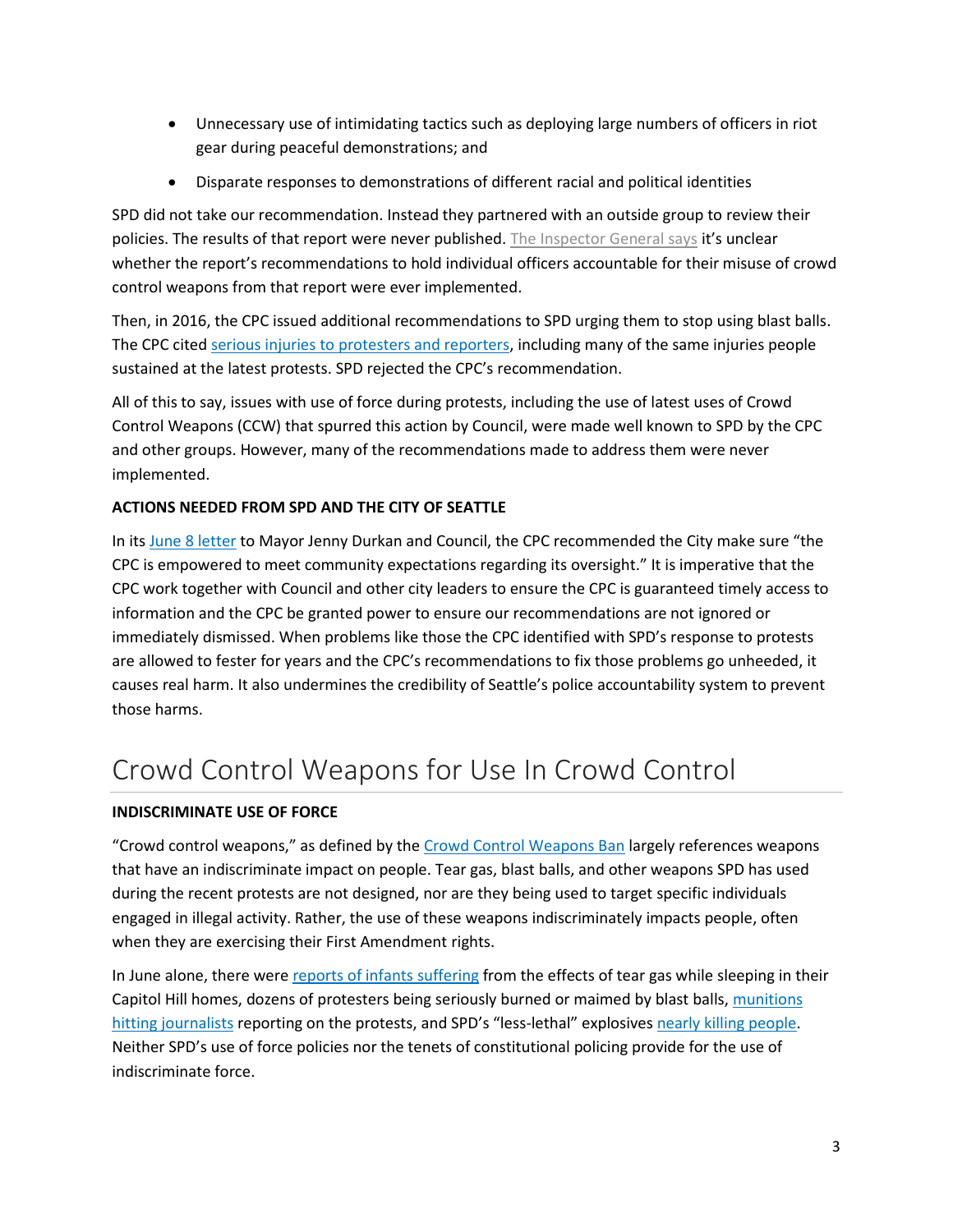### **CROWD CONTROL AND USE OF FORCE POLICIES ALREADY EXISTED**

It's clear now that even these modest reforms made to SPD's crowd management policies under the Consent Decree have either been ignored in many circumstances or have proven wholly insufficient in keeping the community safe.

[Policies](https://www.seattle.gov/police-manual/title-14---emergency-operations/14090---crowd-management) already exist within SPD that require officers, when feasible, to:

- Consider whether less restrictive means of crowd management is available before dispersing protesters
- Issue orders to disperse prior to use of OC spray and blast balls
- Avoid deploying blast balls and OC spray in the proximity of people who are not posing a risk to public safety or property
- Give verbal warnings before using crowd control weapons
- Attempt to limit collateral exposure of crowd control weapons
- Limit the use of OC spray unless the use of physical force is necessary

While some may argue that individual policies can be tweaked to lessen the impact of crowd control weapons on protected speech, that has repeatedly not worked in practice. Therefore, the immediate, practical concern of protecting constitutional rights by legislating away these weapons outweighs the unproven, theoretical benefit of small tweaks and good faith in addressing the ills we've witnessed.

Community has also seen SPD's use of force policies be abandoned on a whim without public notice. We now know that on May 31 Chief Best [authorized officers to use tear gas,](https://sccinsight.com/2020/06/07/spd-chief-best-authorized-non-swat-officers-to-use-tear-gas-on-may-31/) despite the fact SPD has no policies or training on how officers should be using tear gas for crowd control. Because of that lack of policy, officers were instructed to use tear gas the same way they would use OC spray (handheld pepper spray), a completely different weapon, both chemically and tactically.

Troublingly, the reason tear gas was deployed en masse was not due to any strategic need SPD faced. Tear gas was green lit because SPD had used so much pepper spray and blast balls in the first days of the protests that they were running out. Tear gas, an indiscriminate weapon outlawed in warfare and condemned by groups like [Amnesty International,](https://www.amnesty.org/en/latest/news/2020/06/end-the-abuse-of-tear-gas-for-the-sake-of-peaceful-protesters-in-hong-kong-the-usa-and-everywhere-else/) was chosen as an appropriate replacement.

On June 5, in a rare joint recommendation, the CPC, OIG, and OPA recommended SPD immediately stop the use of tear gas in response to First Amendment activity. That recommendation was made in solidarity with hundreds of community members, public health officials, and civil rights advocates. The afternoon after the CPC published those recommendations, Mayor Durkan and Chief Best held a press conference announcing they would largely accept our recommendations, banning tear gas against protesters for 30 days. But, less than three days later, SP[D once again deployed tear gas](https://www.forbes.com/sites/jemimamcevoy/2020/06/08/seattle-police-use-tear-gas-against-protestors-despite-city-ban/#cf4dc5d5b4bc) against protesters.

The community has repeatedly witnessed crowd control weapons policies disregarded or proven. That is what makes the Crowd Control Weapons Ban the only viable way at this time to ensure real harm is not continually done to people's personal health, safety, and civil rights.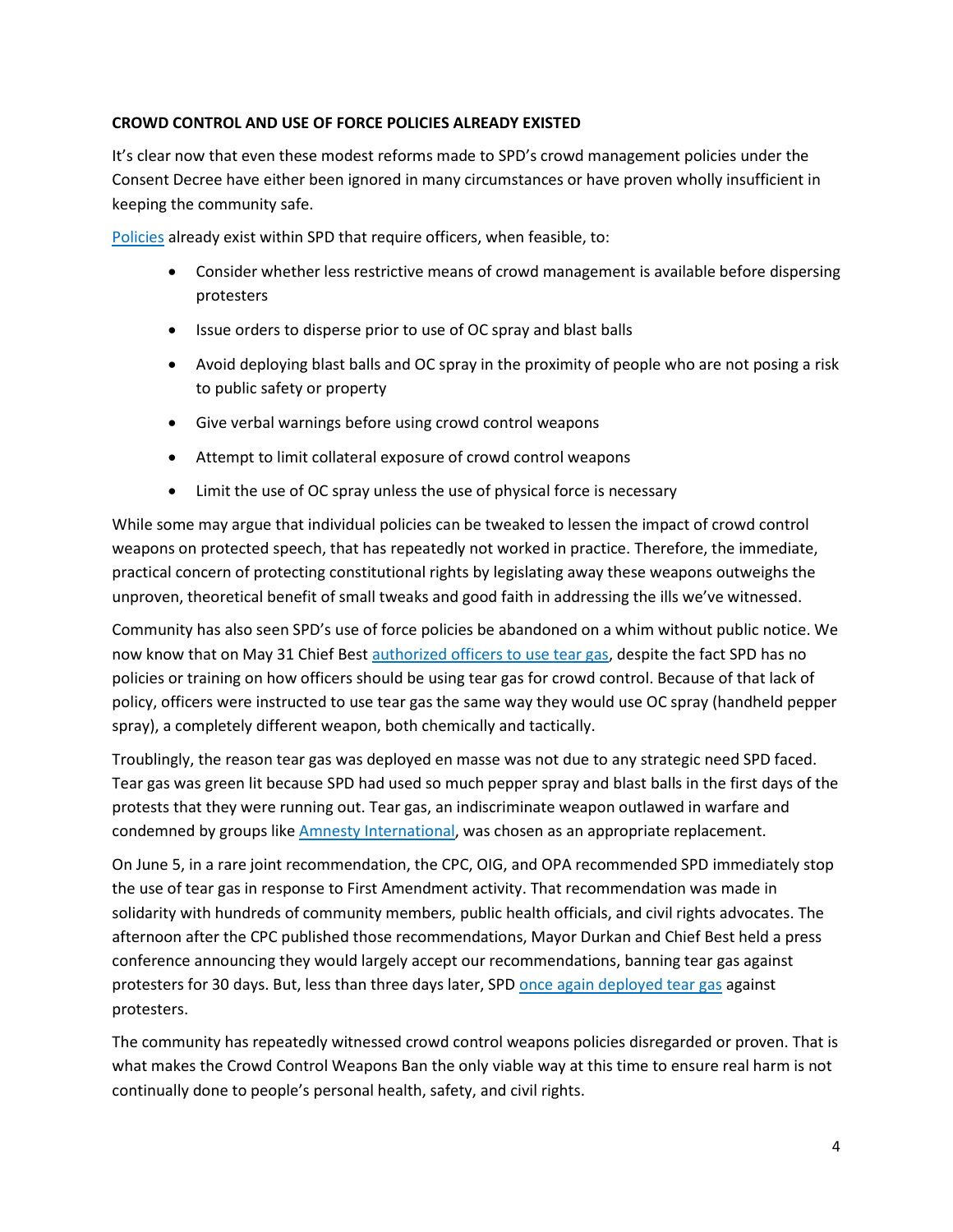#### **COMMUNITY TRUST HAS BEEN BROKEN**

The community no longer trusts SPD's discretion in using these weapons. That has been made abundantly clear by, among other things, the more than 18,000 police misconduct complaints OPA has received; the thousands of people who have expressed their support for this ordinance both at and outside o[f Council meetings;](http://seattlechannel.org/FullCouncil/?videoid=x114748) and the more tha[n 1,000 health officials](https://www.seattletimes.com/seattle-news/health/public-health-officials-worry-tear-gas-pepper-spray-could-contribute-to-coronavirus-spread-as-seattle-protests-continue/) who have expressed their concern that these weapons will exacerbate the Coronavirus epidemic.

What we have seen at protests since May was presumably SPD on their best behavior. These events happened as the department was trying t[o convince a federal judge](https://www.seattletimes.com/seattle-news/politics/seattle-department-of-justice-ask-judge-to-release-police-from-remaining-consent-decree-oversight/) to discharge the substantive commitments of the Consent Decree, as a different federal judge had already issue[d a restraining order](https://www.aclu-wa.org/docs/order-granting-temporary-restraining-order) against the city, and as the eyes of the nation were squarely on Seattle. There is hardly any further scrutiny SPD could have been under that would have changed their behavior. Still, night after night, we saw SPD fail to meet the community's most basic expectations.

#### **RELIANCE ON WEAPONS**

The reliance on use of these weapons during protests since late May has made the elimination of these crowd control techniques necessary. It's worth remembering that the basis for SPD owning and using many of these weapons is to ensure, when all else fails, less lethal tools are available to reduce the severity of force used. What we have witnessed over the past few months is the liberal use of these tools as weapons of first resort.

**Recommendation 1:** The CPC supports the City's ban on the use of crowd control weapons during First Amendment protected activity and recommends SPD implement it as soon as possible.

#### **COLLABORATIVE POLICY REVISIONS**

The CPC understands that revising policies and training will likely be necessary for SPD to comply with the City's Crowd Control Weapons Ban. The CPC is prepared to assist SPD with that task both in the immediate future and through a longer community-centered review of SPD policies involving crowd management and use of force. While the specifics of that process are open for discussion, it is imperative that the process is community driven and those most impacted by policing are well represented.

**Recommendation 2:** SPD should immediately revise, with input from the CPC, OIG, OPA, and Federal Court, crowd control policies and training to comply with the City's elimination of Crowd Control Weapons. Over the coming months, those policies and trainings, along with all other SPD crowd control policies and tactics, should go through a community-centered review process that incorporates input from CPC, OPA, OIG, and Federal Court.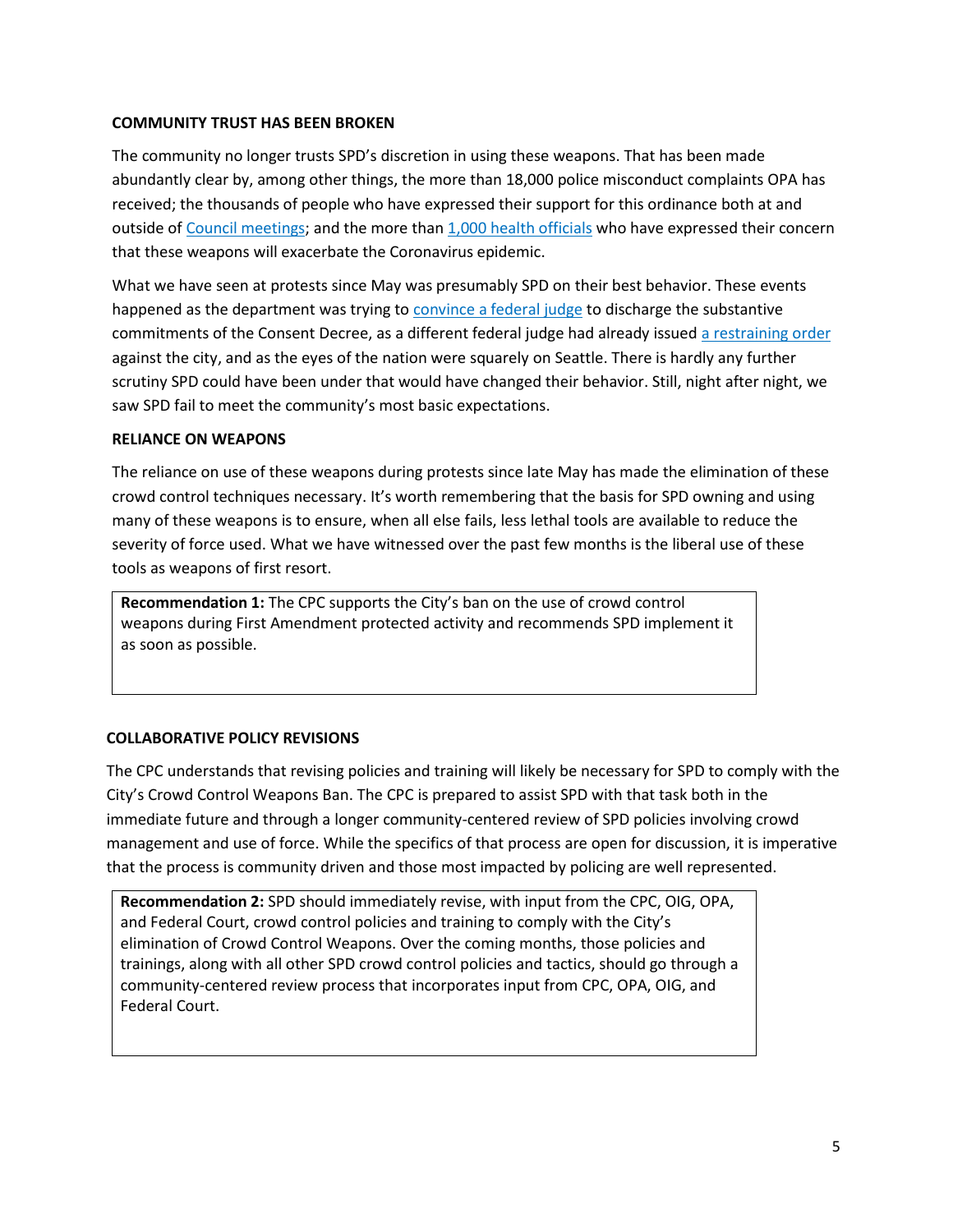#### **UPDATES TO TRAINING**

The CPC was surprised hear to the Department of Justice (DOJ) argue, during the July 24 Consent Decree hearing, that SPD had not yet prepared revised policies and training to comply with the Crowd Control Weapons Ban. That ordinance, as you know, received a unanimous vote in Council more than a month earlier on June 15. While the CPC understands Mayor Durkan and Chief Best had objections to the Crowd Control Weapons Ban, the ordinance was passed through the democratic process. If the DOJ's characterization of SPD's preparedness is accurate, the CPC calls on SPD to better comply with democratic mandates.

#### **MOVING BEYOND "BATONS AND RIOT SHIELDS"**

The CPC was also troubled by the [July 23 letter](https://spdblotter.seattle.gov/2020/07/23/letter-to-city-council-regarding-council-ordinance-119805-crowd-control-tools-%ef%bb%bf/) the Seattle Police Department sent to Council in which she warned SPD would be left to intervene with "riot shields and batons." Those comments, and many others in the letter, do not promote community trust. As [the CPC said at the time,](http://perspectives.seattle.gov/cpc-statement-on-weekend-protests-and-implementation-of-crowd-control-weapon-ban/) focusing on the degree of force SPD intends to use on protesters, rather than the ways in which SPD can protect First Amendment rights and public safety does not promote community trust. Attempting to undermine laws implemented to address SPD's own officers' unprecedented use of force against protesters does not promote community trust. This response demonstrates that even seven years after the consent decree went into effect, there is still much work remaining to dismantle the warrior mentality of police officers.

Since then, the CPC has had an opportunity to talk with Chief Best about de-escalation techniques and the use of crowd control weapons. In that conversation, she acknowledged that innovation is needed in the way that SPD handles protests, particularly around the use of indiscriminate force. The CPC agrees and intends to work with interim Chief Adrian Diaz and many others to facilitate that innovation.

### Crowd Control Weapons for Use Outside Crowd Control

### **LESS LETHAL OPTION IN PATROL**

The City Attorney's Office (CAO) has informed the CPC that, in its interpretation, the Crowd Control Weapons ban as written restricts SPD's use of virtually all less-lethal weapons, even outside of crowd control. While the CPC recognizes the need to eliminate SPD's use of crowd control weapons against protesters, we are concerned about limiting less-lethal force in patrol operations. It is not clear to the CPC at this time if it was the Council's intent to limit less-lethal force tools outside of demonstration management, or if it is their understanding that the Crowd Control Weapons Ban is being interpreted that way.

The CPC requests more information from the Council regarding the CAO's interpretation, and recommends the Council ensure Crowd Control Weapons Ban allows for the use of appropriate less lethal options, with strong policies and accountability mechanisms, outside of crowd control. The CPC believes that still provides for the full elimination of indiscriminate, crowd control weapons such as tear gas and blast balls regardless of their use.

There is no immediate solution for the systemic racism and willfully unaddressed bias that pervade the system of policing. But if access to less lethal options during patrol prevents even one death, it serves an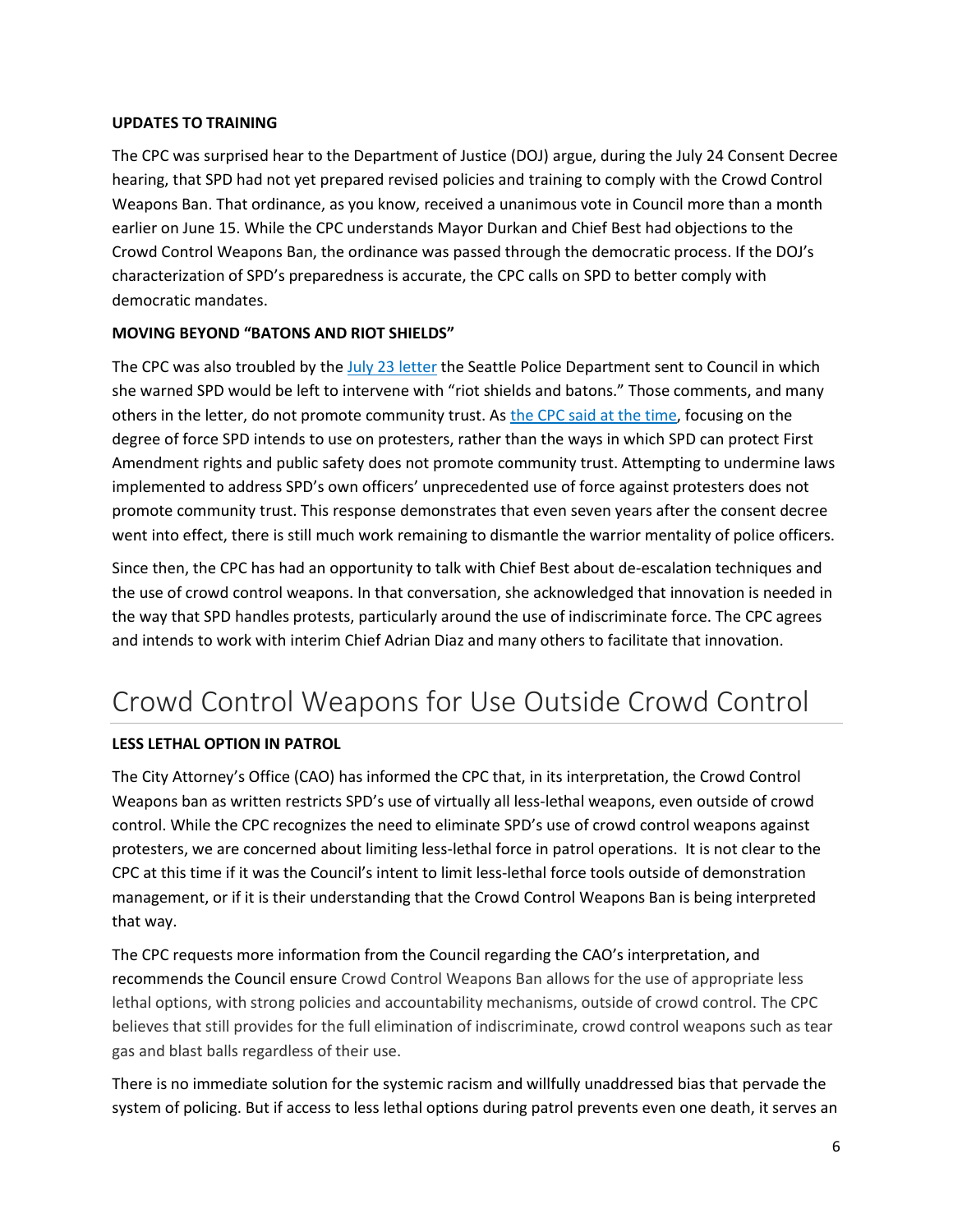immediate purpose. Our colleagues in OPA will offer more specific usage data of these tools. While the CPC acknowledges the need to reevaluate SPD's entire use of force policy, including rules around the use of less-lethal weapons outside of crowd control, we are concerned about the effect immediately taking those weapons away could have.

**Recommendation 3:** The City should ensure the Crowd Control Weapons Ban allows for the use of some appropriate less lethal options, with strong policies and accountability mechanisms, outside of crowd control.

#### **EXPANSION OF NON-LETHAL PATROL TOOLS & TECHNIQUES**

While the CPC acknowledges the importance of focusing on Crowd Control in this report, we encourage City and SPD leadership to collaboratively build on non-lethal patrol techniques. This discussion of less lethal options is not new. Certainly, there is long and demoralizing history of Black, Indigenous, and other people of color advocating for their right not to be shot by a force sworn to protect and serve. But as reforms move at an unprecedented pace in the coming months, now is the time to continue to expand policing practices that protect rather than threaten life. SPD has continually noted its position as a national leader in force reduction and police reform. But leadership cannot be sustained with past action. As nationwide reform efforts pick up pace, so much SPD's efforts if they wish to lead.

### Who Should Declare Riots and Under What Conditions?

### **THE CITY SHOULD IMPROVE STANDARDS FOR WHEN POLICE AND THE MAYOR ARE ABLE TO LEGALLY DECLARE UNLAWFUL ASSEMBLIES, RIOTS, AND CURFEWS**

First Amendment demonstrations are fundamental to the healthy functioning of our democracy. Seattle particularly has a rich history when it comes to social justice movements and protesting. Police and elected official's authority to end lawful protections for free speech should meet high standards. Unfortunately in Seattle, state and local law do not provide for that. Under current policy, SPD incident commanders are authorized to disperse protests with force, "upon determining that there are acts or conduct within a group of four or more persons that create a substantial risk of causing injury to any person or substantial harm to property. [Washington State law](https://app.leg.wa.gov/rcw/default.aspx?cite=9A.84.020) only requires three people to be present.

Seattle has seen the weaknesses of that policy during the latest protests. We have witnessed explosives and chemical weapons be used against hundreds of protesters in response to a couple of people throwing water bottles across police lines. In some cases, like the June 1 protest near Cal Anderson Park, [it appears](https://www.nytimes.com/interactive/2020/06/26/opinion/blm-protests-police-violence.html?referringSource=articleShare&utm_source=The+Marshall+Project+Newsletter&utm_campaign=8a946bbbf2-EMAIL_CAMPAIGN_2020_06_29_11_36&utm_medium=email&utm_term=0_5e02cdad9d-8a946bbbf2-174409269) officers declared a riot and used tear gas, blast balls, and pepper spray to break up a protest when an officer grabbed a pink umbrella a protesters was using to guard against police pepper spray.

There were also constitutionally questionable directives from the Mayor's Office during the protests. During large protests on May 30, Mayor Durkan issued a citywide curfew starting at 5 pm. Troublingly, that news was not made public until just minutes before the curfew went into effect. [Mayor Durkan](https://twitter.com/MayorJenny/status/1266878611669151744) [tweeted](https://twitter.com/MayorJenny/status/1266878611669151744) at the time, "I will *soon* be signing an emergency order and the City of Seattle will be imposing a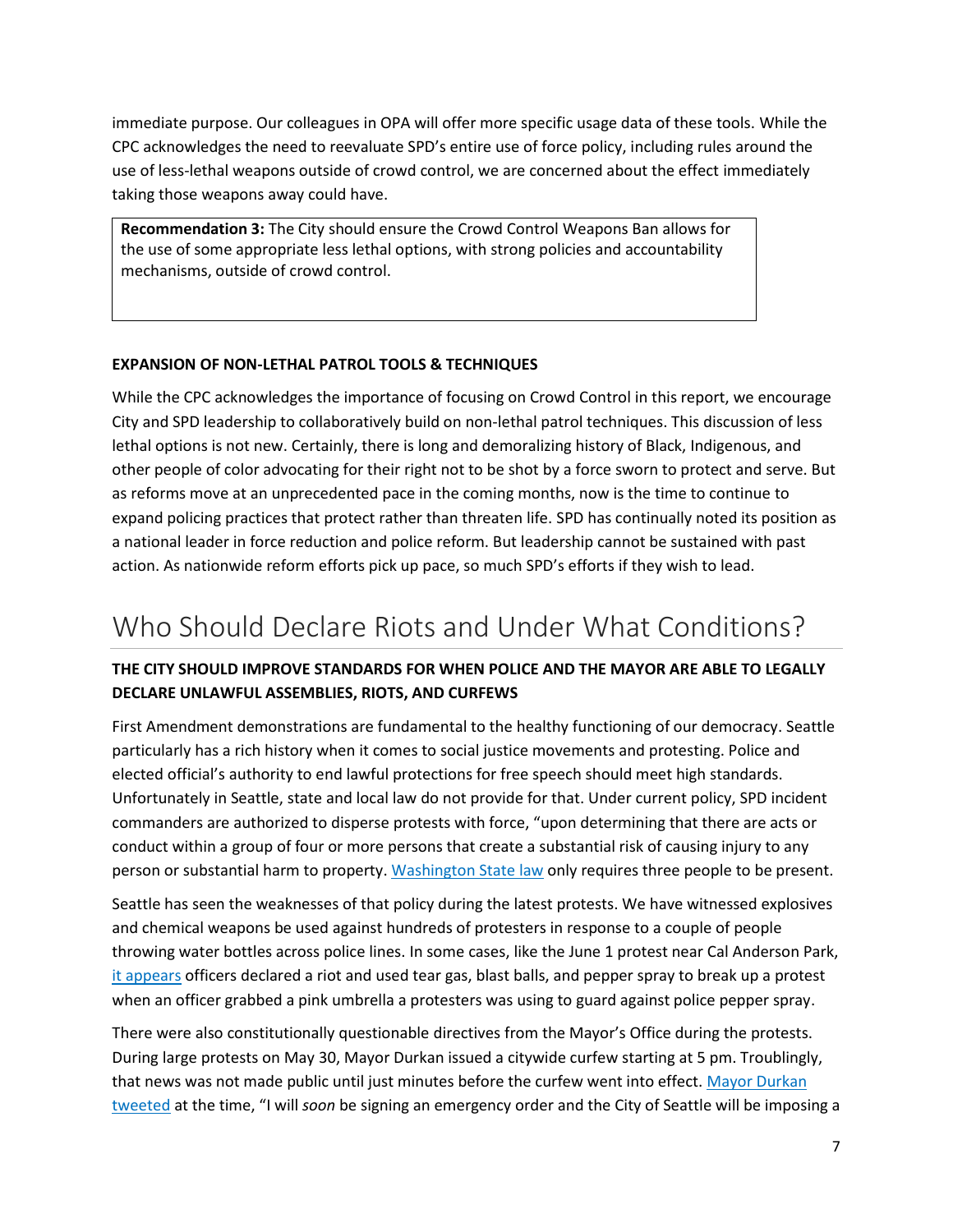5 pm curfew soon." That was at 4:46 pm. Indeed, many protesters reported not receiving the emergency notification on their phones until after the curfew went into effect, making the order impossible to comply with.

Mayor Durkan issued that citywide curfew despite [her acknowledgement](https://durkan.seattle.gov/2020/05/mayor-durkan-announces-curfew-on-saturday-and-sunday-to-protect-health-and-safety-of-residents/) that "most of the protests were peaceful" and reports of violence and destruction were "isolated." The Mayor then left tha[t curfew](https://durkan.seattle.gov/2020/06/mayor-durkan-will-be-terminating-citywide-curfew-effective-immediately/)  [in place for days,](https://durkan.seattle.gov/2020/06/mayor-durkan-will-be-terminating-citywide-curfew-effective-immediately/) despite there being no further reports of significant violence or destruction. That action effectively made First Amendment demonstrations illegal during key hours of a mass movement. At the time[, Michelle Storms, Executive Director of ACLU of Washington, said](https://www.aclu-wa.org/news/aclu-washington-statement-curfew-orders-washington-cities) "The curfew orders issued by multiple Washington cities risk chilling the free speech of communities and individuals who are calling for a change to Washington's and this country's history of biased policing and disparate use of force against Black people. They open the door to selective enforcement, potentially magnifying the very harms that protestors and communities have been demanding be addressed for decades."

**Recommendation 4:** The CPC recommends the City work with us, OPA, OIG, and other community stakeholders to set clear, strong, and high standards for when police and city officials are able to declare unlawful assemblies, riots, and put curfews in place.

#### **DOCUMENTING REASONS FOR ISSUING ORDERS TO DISPERSE**

During demonstrations, SPD's incident commanders determine if and when the event meets the criteria necessary to qualify for an order to disperse or be declared a riot. However, other than selective posts on the SPD's website, the reasons that cause incident commanders to take such drastic action are not publicized.

**Recommendation 5:** The CPC recommends in the event SPD issues orders to disperse or declare a riot, the authorizing officers should thoroughly document and an agency outside of SPD should subsequently review any and all actions taken and resulting outcomes. Additionally, we recommend make all documentation publicly available within 24 hours of the incident, effective immediately.

### How SPD should dispose of its current stockpile of CCW

### **BAN THE SALE OF CROWD CONTORL WEAPONS TO OTHER LAW ENFORCEMENT**

The Crowd Control Weapons Ordinance states, "Unless exempted or excepted, no City department shall own, purchase, rent, store or use crowd control weapons." This presents a challenge to the department on how to properly dispose of the crowd control weapons identified, including: "kinetic impact projectiles, chemical irritants, acoustic weapons, directed energy weapons, water cannons,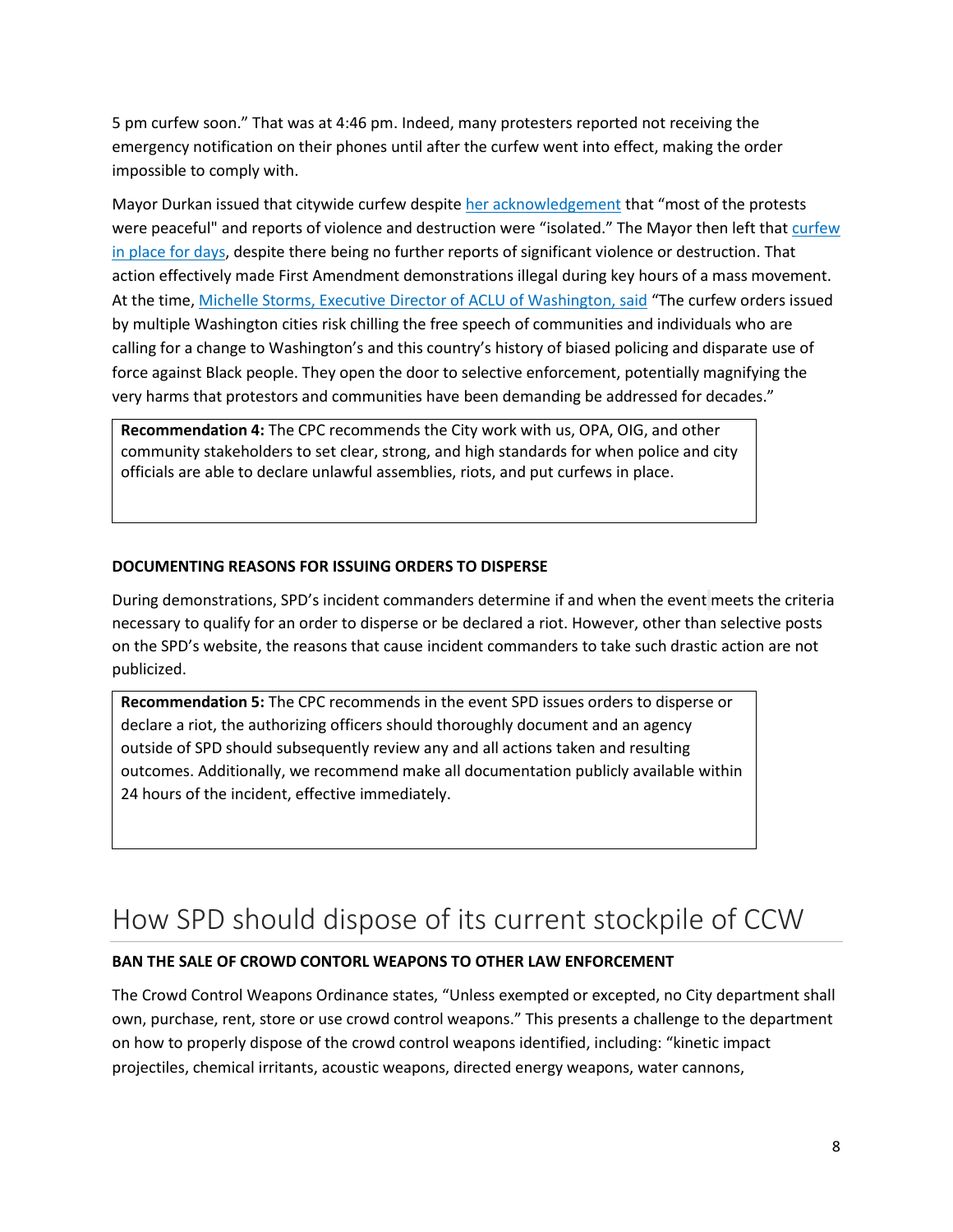disorientation devices, ultrasonic cannons, or any other device that is designed to be used on multiple individuals for crowd control and is designed to cause pain or discomfort."

To align with the intent of the Crowd Control Weapons Ordinance crafted to mitigate harms perpetrated upon peaceful demonstrators, it is imperative that the City prohibit the sale of crowd control weapons to other law enforcement agencies. The sale of weapons would go against the spirit of the ordinance and likely ensure those weapons are used by other departments to the detriment of the populations they serve.

**Recommendation 6:** The CPC recommends the City prohibit the sale of banned Crowd Control Weapons to other law enforcement agencies.

### **INVESTIGATE AND PUBLICLY DISCLOSE THE ORIGINS OF CROWS CONTROL WEAPONS**

In order to appropriately decide the fate of the crowd control weapons, the CPC recommends SPD investigate and divulge the origins of the weapons within their inventory. Presently, disposal of the weapons presumes to be the best course of action. However, if the weapons were obtained directly from a manufacturer, the possibility exists the City may recoup monies spent through a buy-back agreement. Once SPD has determined the origins of the crowd control weapons, the CPC welcomes collaboration with the City, the Department, and the accountability partners to determine the verdict of said weapons.

**Recommendation 7:** The CPC recommends SPD investigate and make public the full inventory of the Department's Crowd Control Weapons to determine next steps of disposal.

### Areas for additional improvement

### **INITIATE A REVIEW OF SPD'S ENTIRE USE OF FORCE POLICY**

The ongoing protests have called for a paradigm shift in how Seattle approaches policing. In response to those protests, the high levels of force recently used by SPD against protesters, and the City's commitment to reimagining policing, the CPC recommends the City begin a community-centered review of the entirety of SPD's use of force policies.

It has been seven years since those policies were first evaluated and reformed under the Consent Decree. Even then, the CPC submitted recommendations to the Federal Court overseeing the Consent Decree that officers should only be allowed to use the "lowest level of physical force that is objectively reasonable and necessary." However, the City adopted a standard that force is justified if it is "proportional," which the CPC identified as problematic.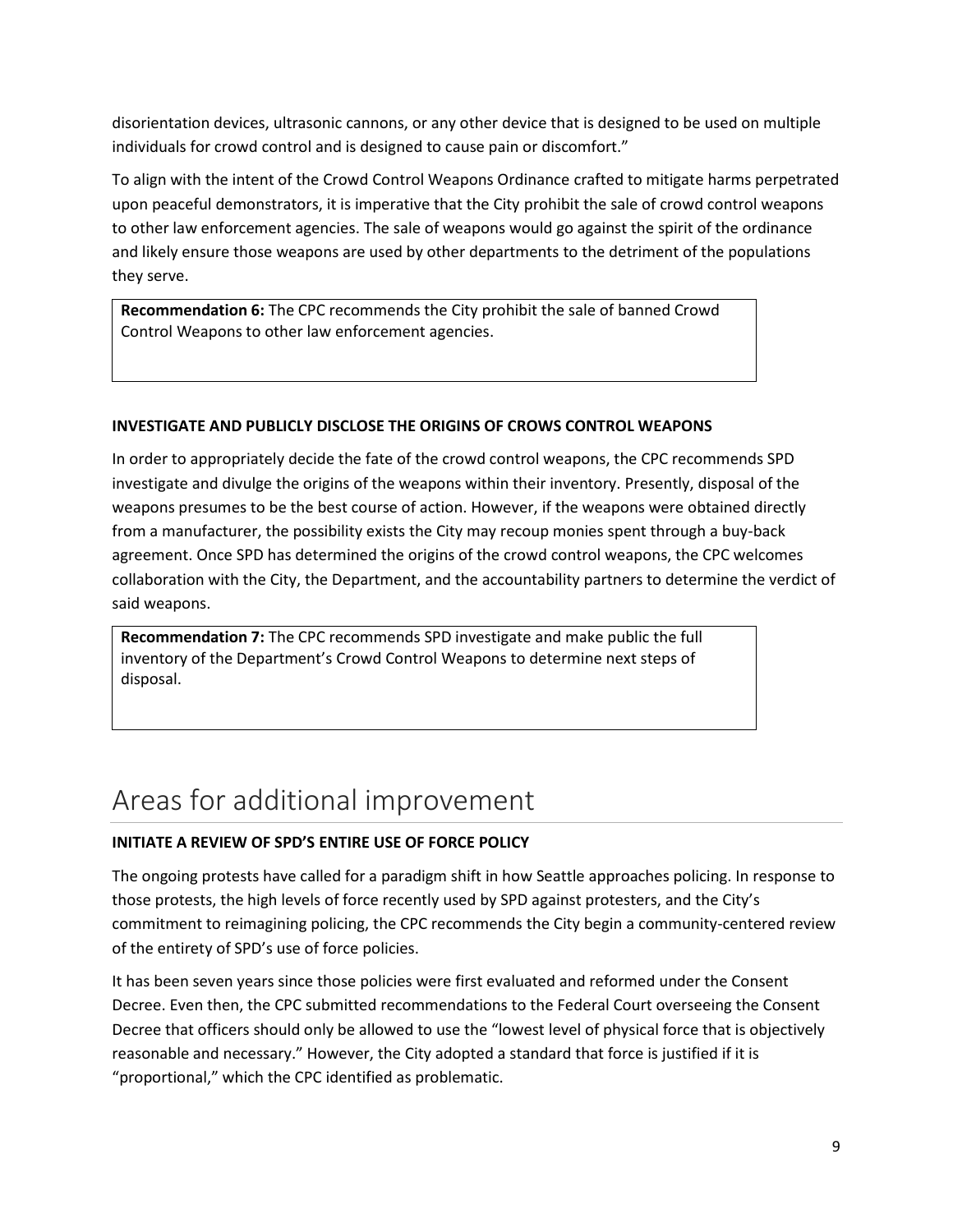This June, an [evaluation by the University of Chicago](https://www.law.uchicago.edu/news/new-ihrc-report-largest-us-cities-police-use-force-policies-fail-meet-human-rights-standards) found police use of force policies in every major American city, including Seattle, fail to meet fundamental international human rights law and standards. That evaluation graded Seattle's lethal force policy 11th out of the 20 cities surveyed. Seattle received particularly poor grades for accountability regarding use of force.

Seattle cannot reimagine policing without reimagining the way in which police officers are authorized to and held accountable for using force against its people. The CPC is ready and willing to partner with community members, SPD, the Federal Court, and other stakeholders to ensure our policies set an example for the rest of the nation.

**Recommendation 8:** The CPC recommends the City initiate a community-centered review of SPD's use of force policies in collaboration with key community stakeholders, CPC, SPD, and the Federal Court.

#### **INITIATE REVIEW TO EVALUATE POTENTIAL DISPARITIES IN SPD'S RESPONSE TO PROTESTS**

During discussions with SPD, the Department stated that Seattle boasts an average of 300+ demonstrations each year, with approximately 80 of those mentioned being monitored by police. Presuming purported numbers are correct, 26% of demonstrations are monitored by SPD annually. However, in recent months, the Department has attended a majority of demonstrations that are specifically rallying against police violence and brutality. Moreover, SPD's presence during protests was perceived by community as an intimidation tactic with a looming sense of threatening force, which was actualized.

The unsettling nature of SPD's presence during recent demonstrations is underlined by the way in which officers attended and presented – in riot gear, by the hundreds. It is unclear what intelligence was gathered by the Department to warrant such a response to planned peaceful protests, largely led by young people.

**Recommendation 9:** The CPC recommends a review of SPD's strategic plans for disparities in the way officers attend, appear, and use force during demonstrations.